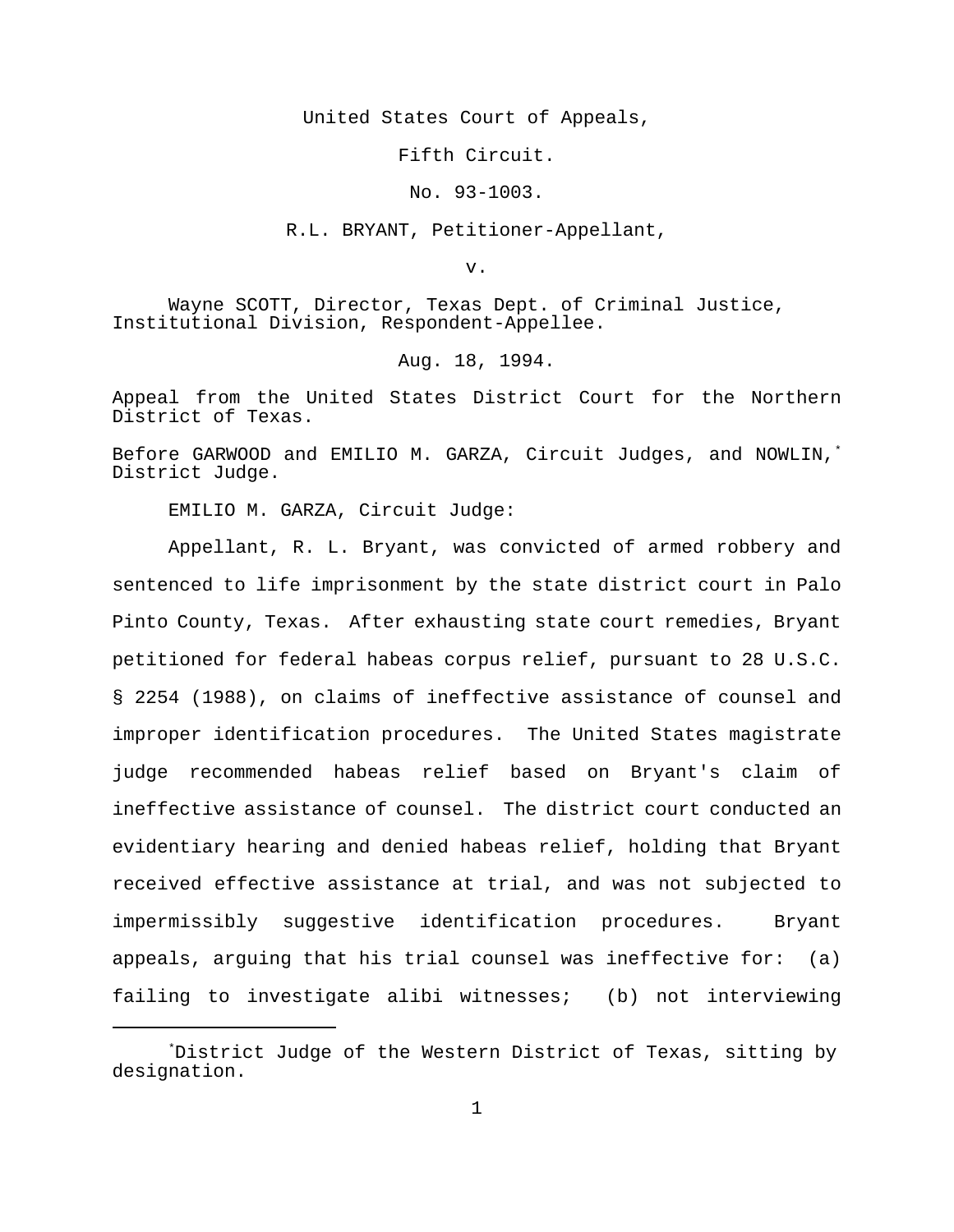eyewitnesses to the robbery; and (c) not interviewing the codefendant who offered to exonerate Bryant. We reverse and remand.

I

On May 14, 1982, two men robbed the North American Phillips Federal Credit Union in Mineral Wells, Texas. The perpetrators stole payroll checks and \$2,000 in cash. Cindy Carpenter, the credit union's branch manager, was shot in the elbow during the robbery and later identified the gunman as Bryant. Ronnie Berkins was the other eyewitness to the robbery, who also identified Bryant, and testified that Bryant showed him a gun while leaving the credit union.

Bryant was indicted for armed robbery by a grand jury in Palo Pinto County, Texas. Bryant was later arrested and detained in Oakland, California, for a parole violation unrelated to this case. The State of Texas moved for Bryant's extradition from California, where Paul Trudell, from the Alameda County Public Defender's Office, represented Bryant in the ensuing extradition proceedings. The public defender's office investigated Bryant's whereabouts on the day of the robbery. Several potential alibi witnesses reported that Bryant was in California at or near the time of the robbery. In particular, Stanley Woods, Bryant's employer in California, indicated that Bryant began working for him on May 13 or May 14, 1982 and worked until the end of the month. Woods did not state that he actually saw Bryant on May 14, 1982. Harold Wilson stated that Bryant was in California at the time of the robbery, where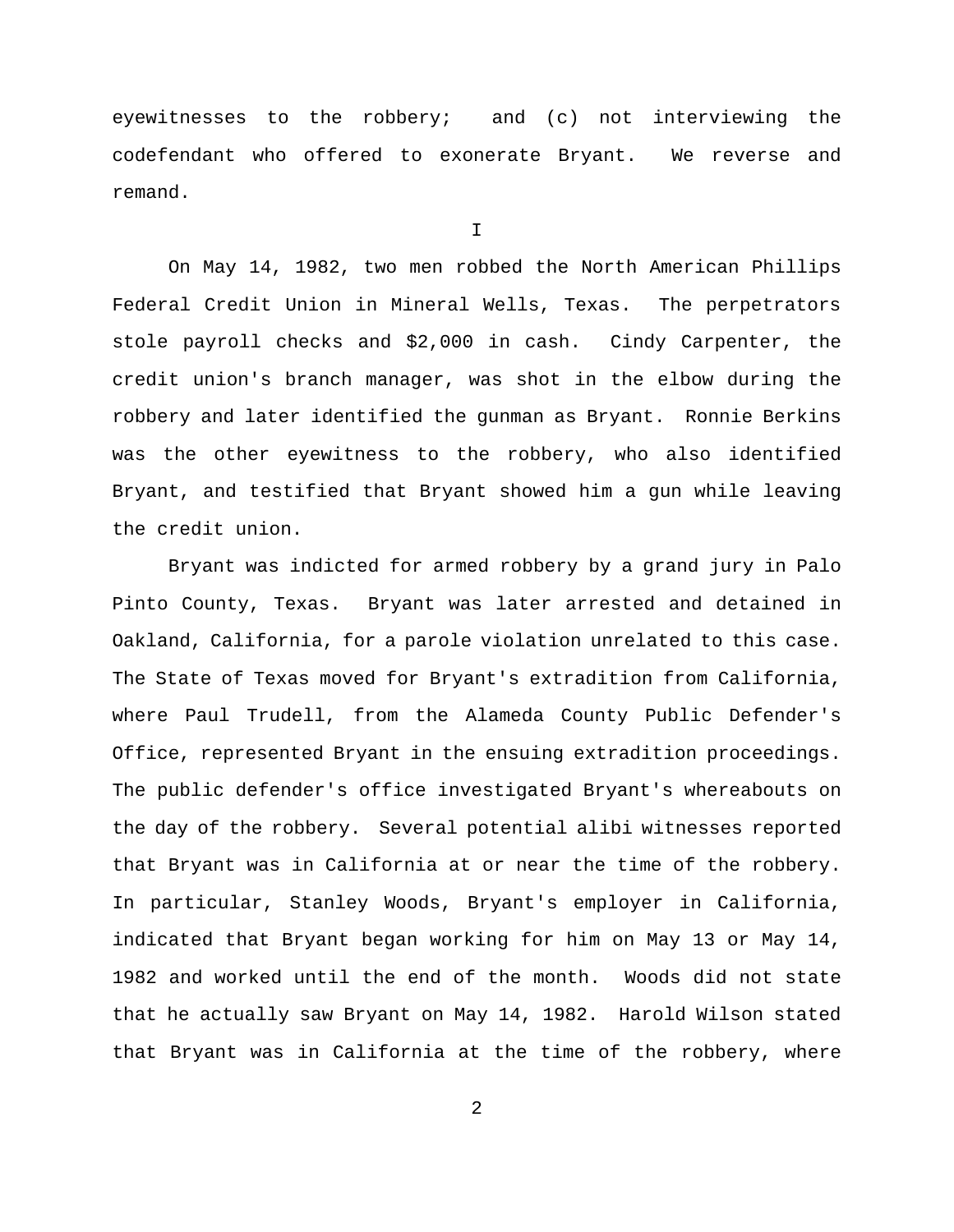Wilson paid him \$100 towards the purchase of a car engine. Teresa Wilson also stated that Bryant sold her husband a car engine in California, but she was not sure whether this transaction took place on May 14 or May 15, 1982. At Bryant's first extradition hearing, the Oakland Municipal Court found that Bryant could not have been in Texas on the day of the robbery and, therefore, the court did not extradite him to Texas. However, after a second hearing before the Hayward Municipal Court, Bryant was extradited to Texas to stand trial in this case.

On January 12, 1983, John D. Moore was appointed to represent Bryant. At their first meeting, Bryant told Moore that he wanted to subpoena several "material witnesses" from California and other places outside Texas. Despite requests from Moore, Bryant never disclosed the names of any potential alibi witnesses until the pretrial hearing on Friday, March 18, 1983. At the hearing, Bryant testified that Stanley Woods and "Mr. and Mrs. Wilson" knew he was in California at the time of the robbery. Moore spoke with Judge Fitts about the procedure for subpoenaing out-of-state witnesses, but Moore never contacted any of the potential alibi witnesses before trial.

On Monday, May 21, 1983, the trial court denied Bryant's *pro se* motion for continuance<sup>1</sup> and convicted him of armed robbery. The Texas Court of Appeals at Eastland affirmed Bryant's conviction,

<sup>1</sup>Although Moore represented Bryant at trial, Bryant filed his own pretrial motions, including a motion for continuance. Bryant also filed a *pro se* motion for new trial on April 6, 1983, which the trial court denied.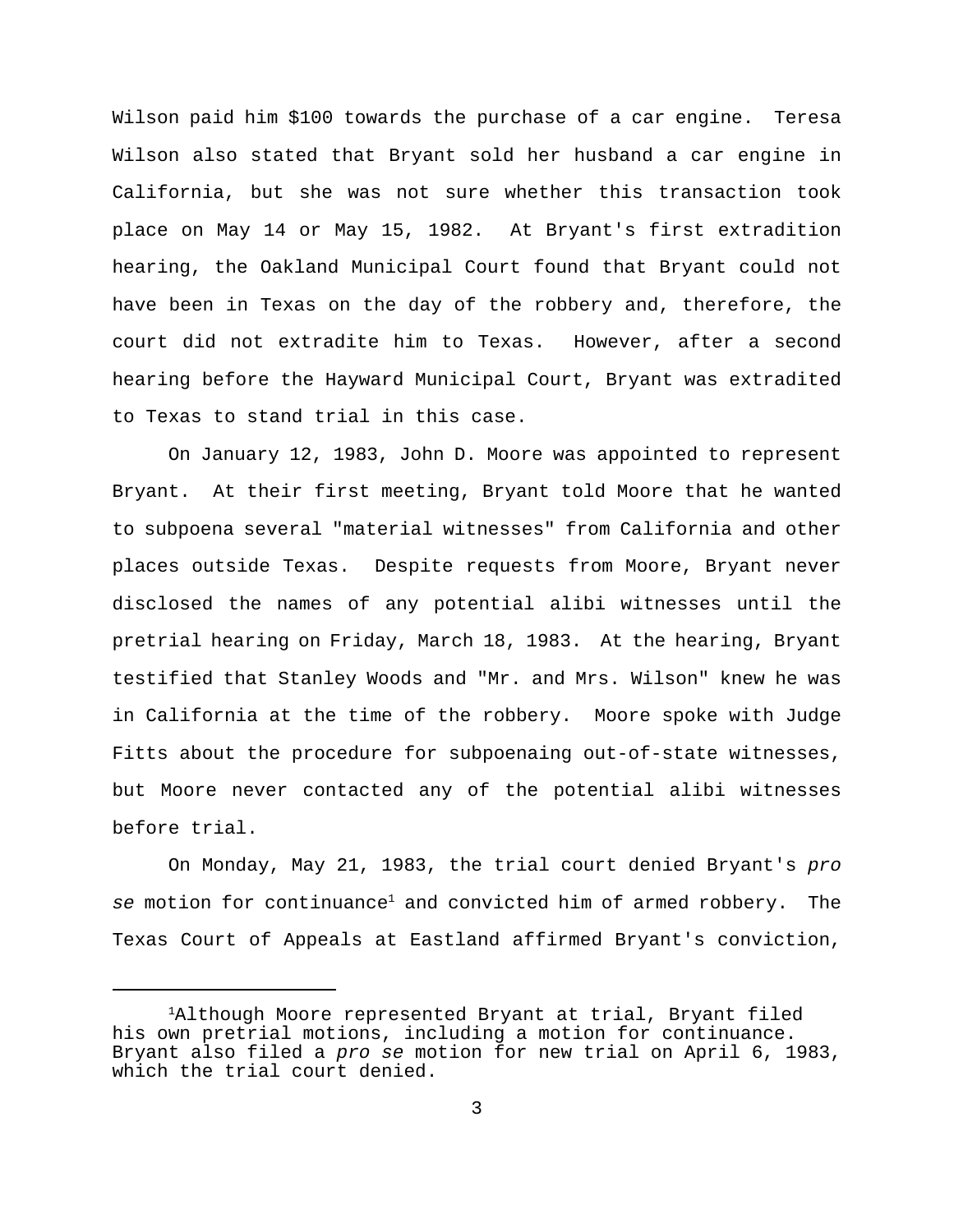and Bryant did not seek discretionary review from the Texas Court of Criminal Appeals. Responding to one of Bryant's state petitions for a writ of habeas corpus, the Texas Court of Criminal Appeals ordered the trial court to develop additional facts in connection with Bryant's claim of ineffective assistance of counsel. The trial court found that Bryant had not supplied enough specific information about alibi witnesses before trial and concluded that Moore was effective as counsel.

After exhausting state remedies, Bryant petitioned for federal habeas corpus relief, pursuant to 28 U.S.C. § 2254 (1988). The United States magistrate judge recommended that Bryant be granted habeas relief on his claim of ineffective assistance of counsel and did not reach the claim of impermissible identification procedures. The magistrate judge held that Moore breached his "duty to investigate [Bryant's] alibi witnesses which [Bryant] has consistently maintained from his pre-trial hearing in 1983 throughout all his *pro se* pleadings to the present." The district court conducted an evidentiary hearing on Bryant's claims of ineffective assistance of counsel and improper identification. The district court held that Moore was "not ineffective in failing to discover Bryant's potential alibi witnesses, considering that Bryant refused to provide the necessary information to allow them to even begin to search until less than 72 hours before trial." The district court, therefore, denied habeas relief. Bryant appeals, contending that he received ineffective assistance of counsel.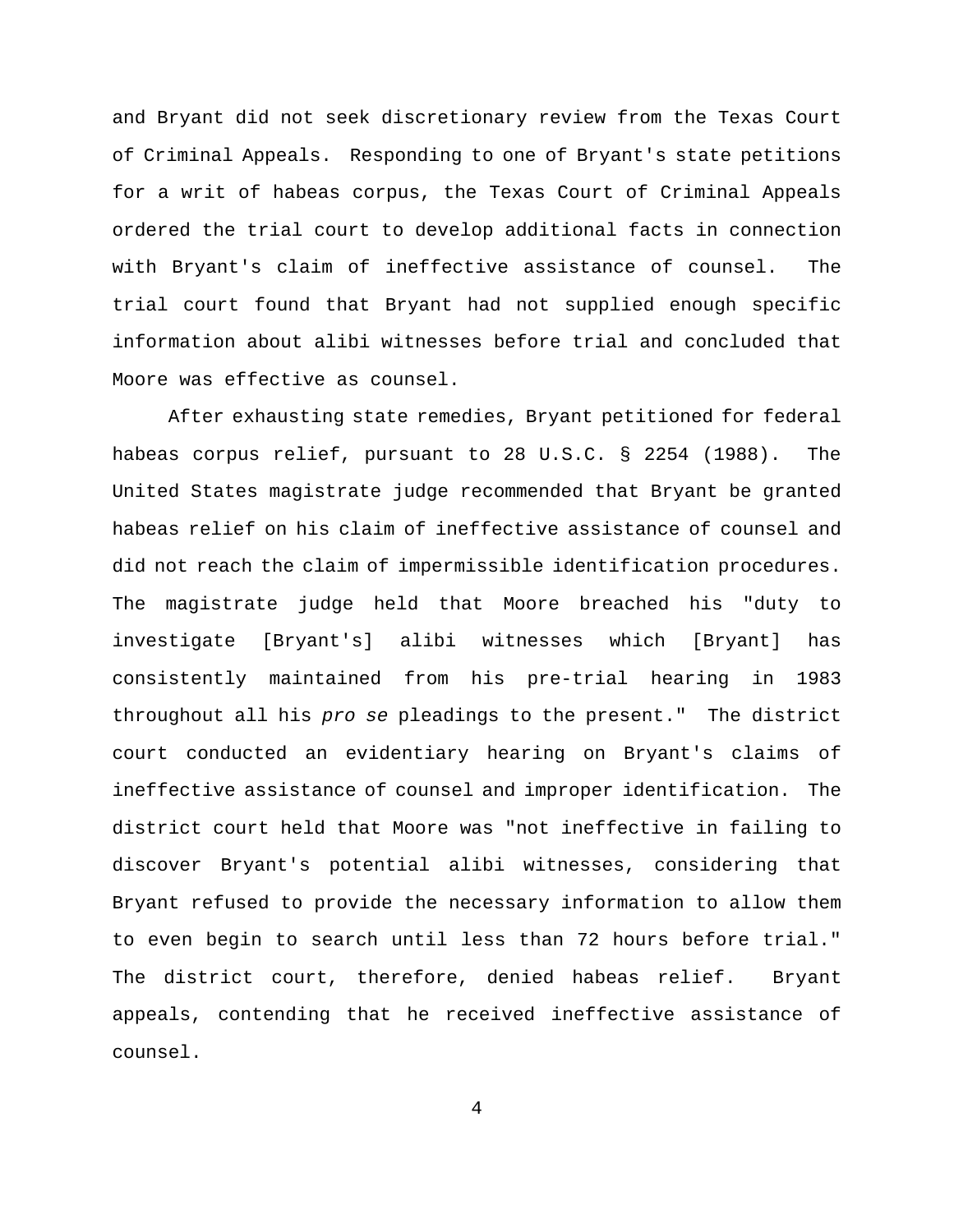Bryant argues that the district court erred in holding that he received effective assistance of counsel at trial. Bryant alleges that his appointed counsel, John D. Moore, was ineffective because he failed to interview or investigate crucial witnesses in the case, including: (a) alibi witnesses; (b) eyewitnesses to the crime; and (c) the codefendant who offered to exonerate Bryant.<sup>2</sup> "[A] state court's ultimate conclusion that counsel rendered effective assistance is not a fact finding to which a federal court must grant a presumption of correctness under 28 U.S.C. § 2254(d), but instead is a mixed question of law and fact." *Black v. Collins,* 962 F.2d 394, 401 (5th Cir.), *cert. denied,* --- U.S. ----, 112 S.Ct. 2983, 119 L.Ed.2d 601 (1992). We therefore independently decide whether counsel's conduct passes constitutional muster.<sup>3</sup>

<sup>3</sup>However, the subsidiary findings of a state court are entitled to a presumption of correctness under § 2254(d), *Andrews v. Collins,* 21 F.3d 612, 622 (5th Cir.1994), and similarly, where a federal district court has made its own factual findings, we may only review those findings for clear error. *Nealy,* 764 F.2d at 1176 (citing FED.R.CIV.P. 52(a)). A state court's findings may be overturned where they are not fairly supported by the record, 28 U.S.C. § 2254(d)(8); *Maggio v. Fulford,* 462 U.S. 111, 117, 103 S.Ct. 2261, 2264, 76 L.Ed.2d 794 (1983), and a district court's findings are clearly erroneous when, after considering all the evidence, we are "left with the definite and firm conviction that a mistake has been committed." *Williams v. Collins,* 16 F.3d 626, 630 (5th Cir.1994), *petition for cert. filed,* (U.S. June, 28, 1994) (No. 94-5004).

 $^{2}$ John D. Moore was first appointed as Bryant's counsel. After Moore requested additional assistance, the court appointed Mike A. Smiddy to assist Moore in Bryant's defense. Smiddy's conduct is not at issue on appeal, except to the extent that he assisted Moore from the time of the pretrial hearing until the completion of trial. As a matter of convenience, we only refer to Moore in this opinion, even when both Smiddy and Moore acted as Bryant's counsel.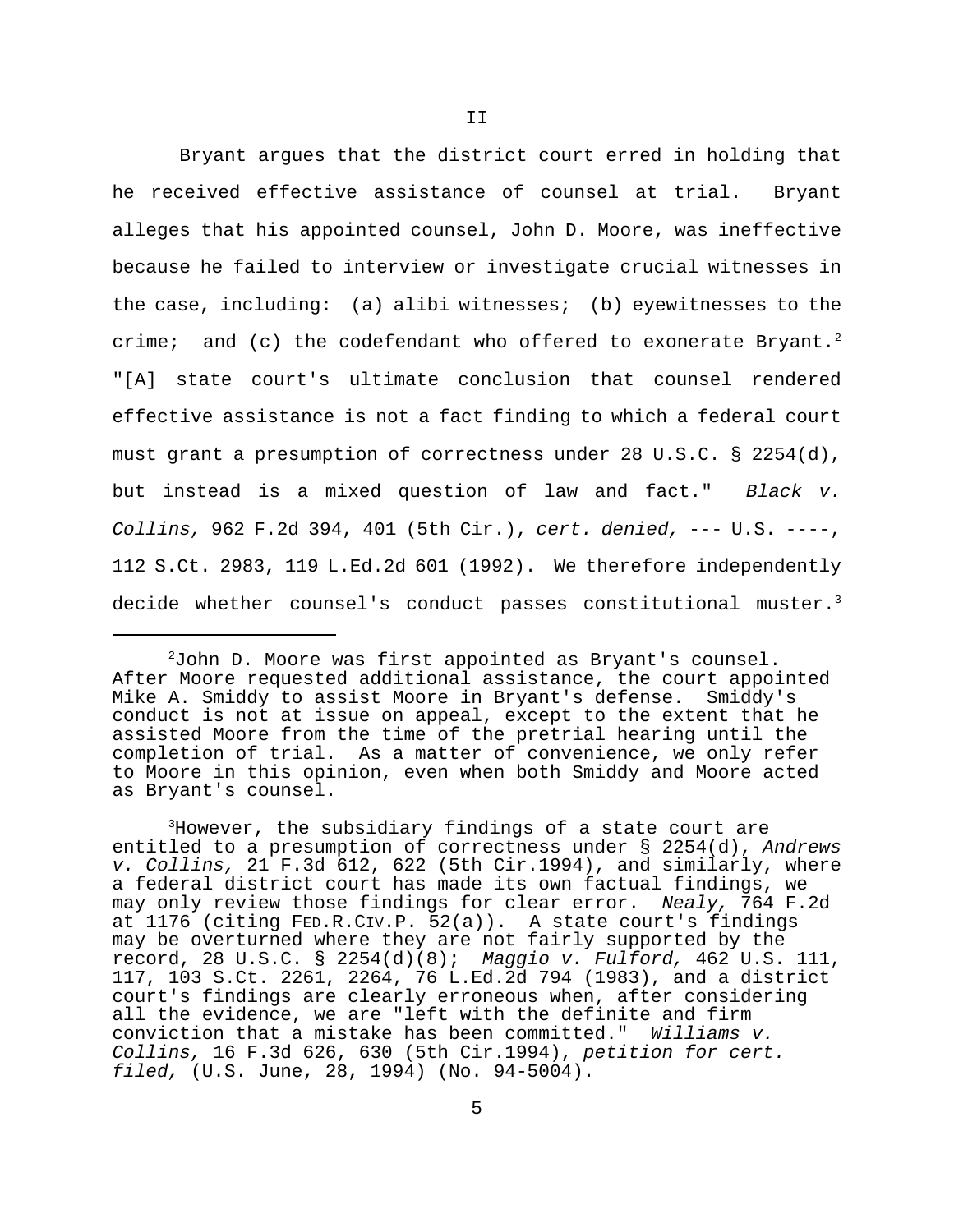*Nealy v. Cabana,* 764 F.2d 1173, 1176-77 (5th Cir.1985).

We review Bryant's claim of ineffective assistance of counsel under the standards announced by the Supreme Court in *Strickland v. Washington,* 466 U.S. 668, 104 S.Ct. 2052, 80 L.Ed.2d 674 (1984). "First, a defendant must demonstrate that "counsel's representation fell below an objective standard of reasonableness,' with reasonableness being judged under professional norms prevailing at the time counsel rendered assistance." *Black,* 962 F.2d at 401 (quoting *Strickland,* 466 U.S. at 688, 104 S.Ct. at 2064). Second, if counsel was ineffective, "[t]he defendant must show that there is a reasonable probability that, but for counsel's unprofessional errors, the result of the proceeding would have been different. A reasonable probability is a probability sufficient to undermine confidence in the outcome." *Strickland,* 466 U.S. at 694, 104 S.Ct. at 2068. A claim of ineffective assistance of counsel will only merit habeas relief when a petitioner satisfies both prongs of the *Strickland* test. *See id.* at 687-97, 104 S.Ct. at 2064-69. The district court concluded that Moore effectively represented Bryant and, therefore, did not reach the question of prejudice.

 In reviewing Bryant's ineffective assistance claim we must "judge[ ] the conduct of the defense according to the objective standard of the reasonable attorney," *Kyles v. Whitley,* 5 F.3d 806, 819 (5th Cir.1993), *cert. granted,* --- U.S. ----, 114 S.Ct. 1610, 128 L.Ed.2d 338 (1994), and "give great deference to counsel's assistance, strongly presuming that counsel has exercised reasonable professional judgment." *Ricalday v. Procunier,* 736 F.2d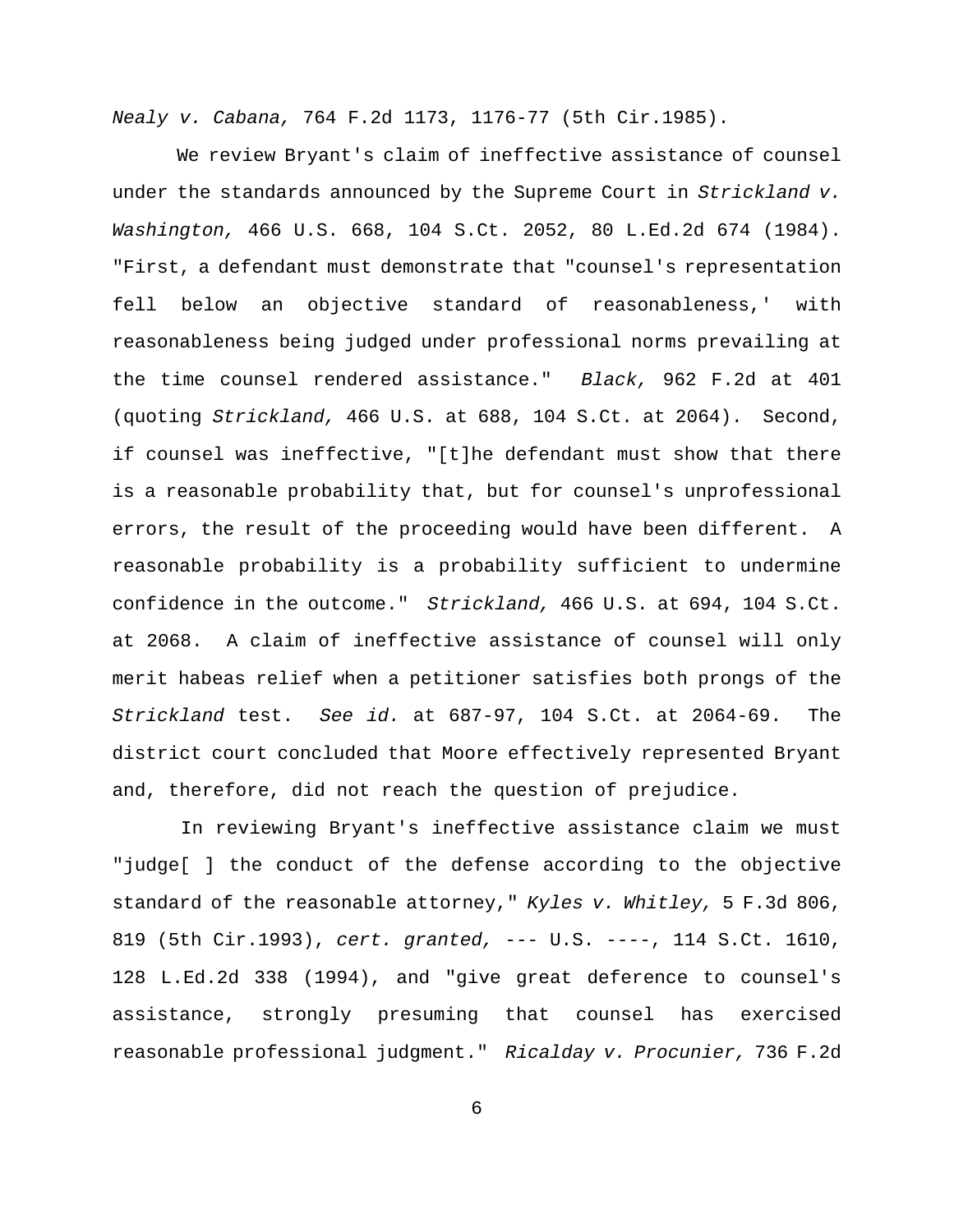203, 206 (5th Cir.1984). Accordingly, an attorney's strategic choices, usually based on information supplied by the defendant and gathered from a thorough investigation of the relevant law and facts, "are virtually unchallengeable." *Strickland,* 466 U.S. at 691, 104 S.Ct. at 2066. We also observe that the reasonableness of an attorney's investigation may critically depend on the information forwarded by the defendant and the defendant's own strategic decisions about his representation. *See id.* (stating that "when a defendant has given counsel reason to believe that pursuing certain investigations would be fruitless or even harmful, counsel's failure to pursue those investigations may not later be challenged as unreasonable"). However, an attorney must engage in a reasonable amount of pretrial investigation and "at a minimum, ... interview potential witnesses and ... make an independent investigation of the facts and circumstances in the case." *Nealy,* 764 F.2d at 1177. The failure to interview eyewitnesses to a crime may strongly support a claim of ineffective assistance of counsel, *see Gray v. Lucas,* 677 F.2d 1086, 1093 n. 5 (5th Cir.1982) (noting that attorney's failure to investigate crucial witness may constitute inadequate performance), *cert. denied,* 461 U.S. 910, 103 S.Ct. 1886, 76 L.Ed.2d 815 (1983), and when alibi witnesses are involved, it is unreasonable for counsel not to try to contact the witnesses and "ascertain whether their testimony would aid the defense." *Grooms v. Solem,* 923 F.2d 88, 90 (8th Cir.1991), *cert. denied,* 461 U.S. 910, 103 S.Ct. 1886, 76 L.Ed.2d 815.

A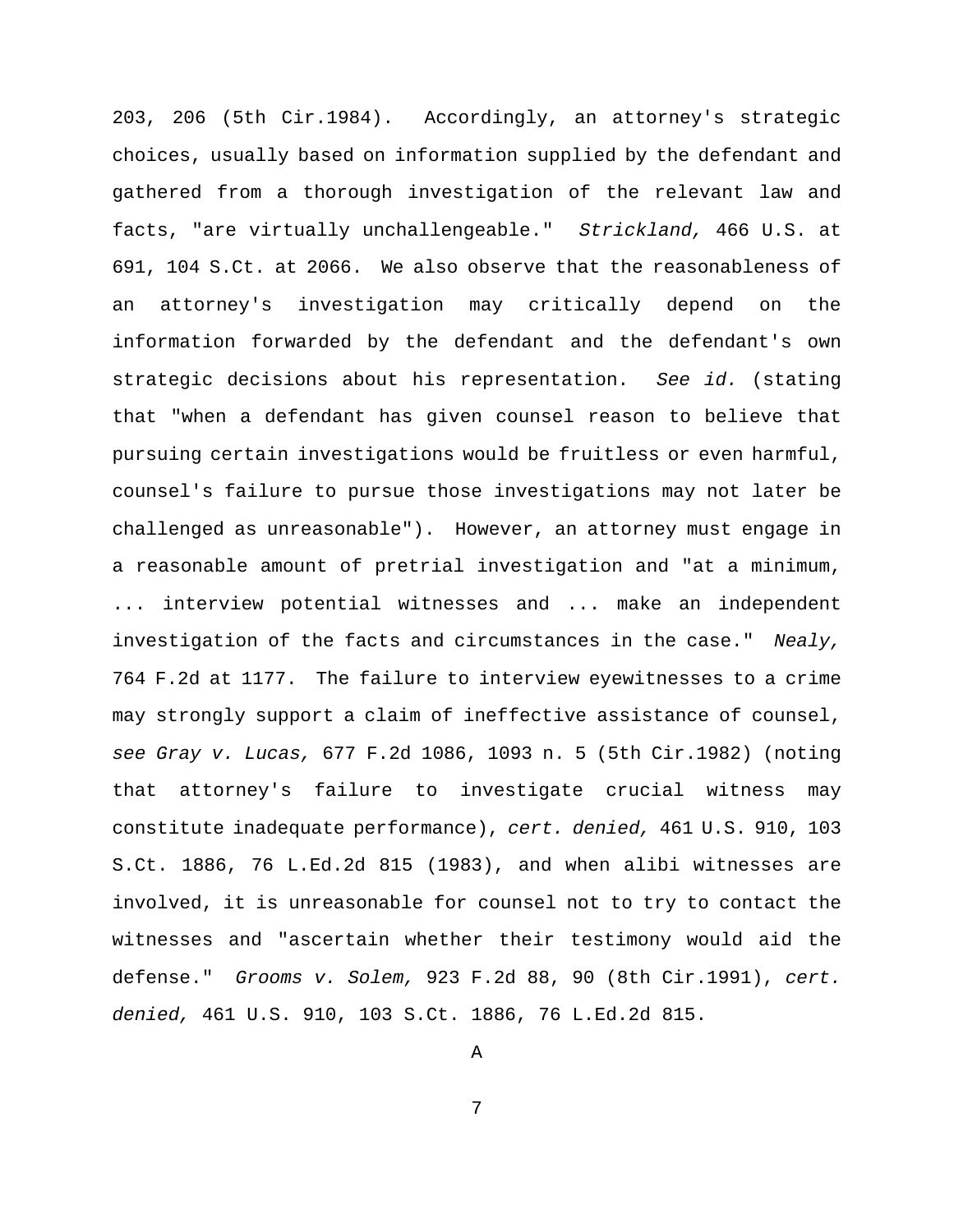Bryant argues that Moore was ineffective for failing to investigate and interview potential alibi witnesses. Bryant contends that in his first meeting with Moore, around January 12, 1983, he specifically told Moore the names of alibi witnesses in California, and provided Moore with the business card of a California public defender, Paul Trudell, who had information relevant to Bryant's alibi defense. In contrast, Moore testified at the evidentiary hearing that Bryant refused to divulge the names or addresses of any potential alibi witnesses before the pretrial hearing on March 18, 1983, and that he first learned of Trudell and potential alibi witnesses at that time. The district court found Moore's version of the facts to be credible and stated that "Bryant was not forthcoming with any information to aid Moore in preparing an alibi defense until the [March 18 pretrial hearing]." We do not disturb the district court's credibility decision. *See Levrie v. Department of Army,* 810 F.2d 1311, 1314-15 (5th Cir.1987) (concluding it is not clear error for district court to adopt one of two equally possible views of evidence). Therefore, we agree with the district court's conclusion that Moore's failure to investigate Bryant's alibi defense *prior to the pretrial hearing* did not amount to ineffective assistance.

The trial court also found that Bryant "did not submit to trial counsel the names, addresses, or phone numbers of any alibi witnesses prior to trial[,] ... [and Moore] interviewed all witnesses made known to him prior to trial." *Ex parte Bryant,* No. 14,886, Second Supplementary Petition for Habeas Corpus at 13-14.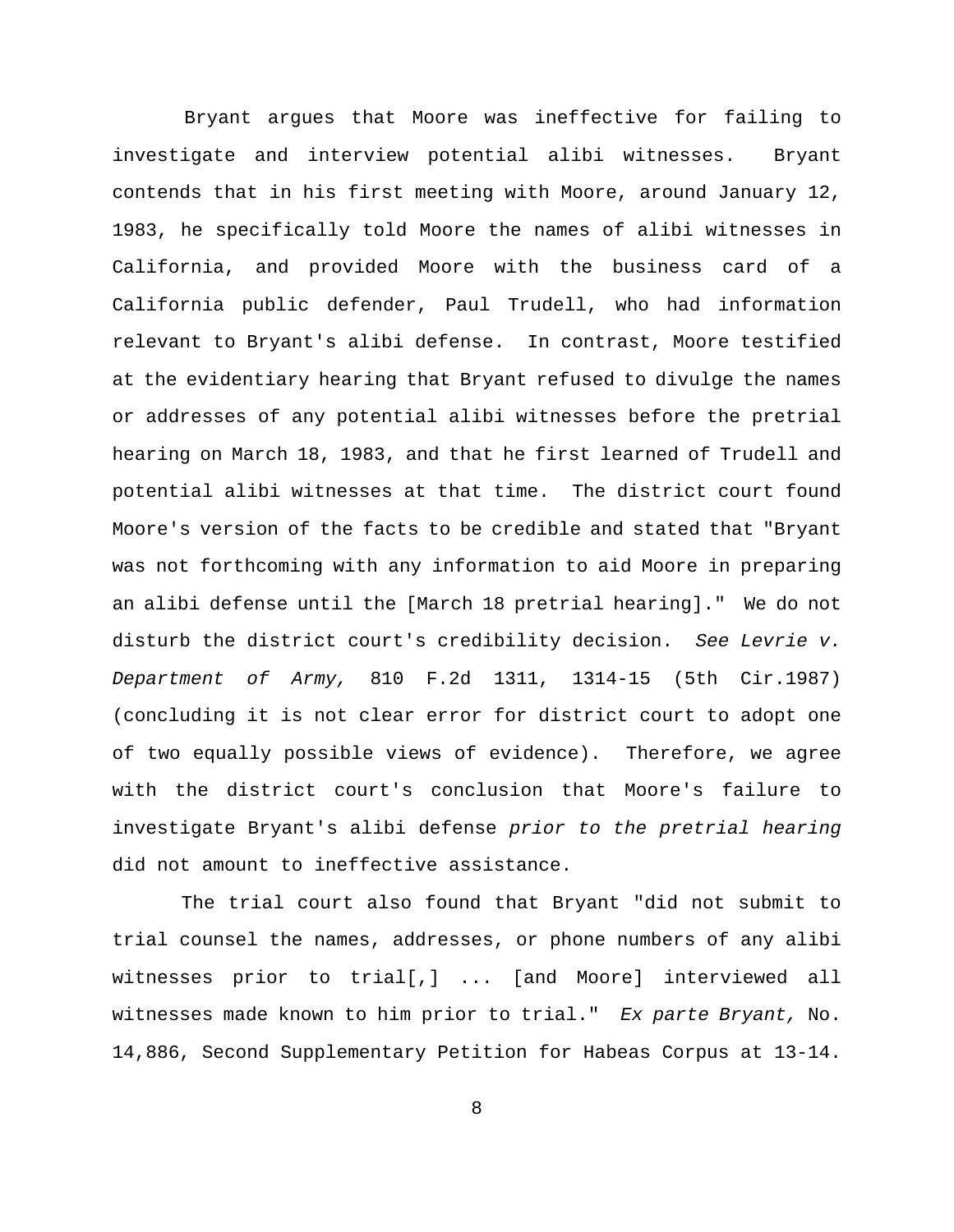The state argues that these findings are presumptively correct, should not be disturbed, and adequately support the district court's conclusion that:

[Bryant] withheld information that might have allowed his experienced court appointed attorneys to provide the best possible representation. [Bryant] essentially hog-tied his attorneys with his stonewalling and promises that his friends were working on his alibi witnesses. Bryant should not now be permitted to profit from his own planned course of conduct by blaming his attorneys for the consequences of his actions.

Record on Appeal, vol. 1, at 328-29. We find that the trial court's finding is not supported by the record, and therefore we disagree with the district court's conclusion that Moore's failure to investigate alibi witnesses following the pretrial hearing was reasonable professional conduct.

When Moore first met Bryant in January of 1983, Bryant wanted Moore to subpoena twenty-five "material" witnesses for his defense. At subsequent meetings, Moore continually asked Bryant for the names and addresses of Bryant's alibi witnesses, but Bryant failed to disclose such information, indicating that friends of his in California were "getting that [information] together." Therefore, while Moore did not acquire the names or addresses of Bryant's alibi witnesses at their meetings, he was cognizant of Bryant's interest in pursuing an alibi defense. $4$  Then, at the pretrial hearing, Moore learned from Bryant's testimony that Stanley Woods,

<sup>4</sup>Bryant gave Moore a note at their first meeting which stated: "The alleged date of the offense suspect can prove his whereabouts. 15-people must be subpoena from state of California [plus] 10-people now in New York, New Jersey and Florida. All witnesses is material. Suspects [sic: suspect] wants all 25 people to be at the Jury Trial." Record on Appeal, vol. 1, at 316.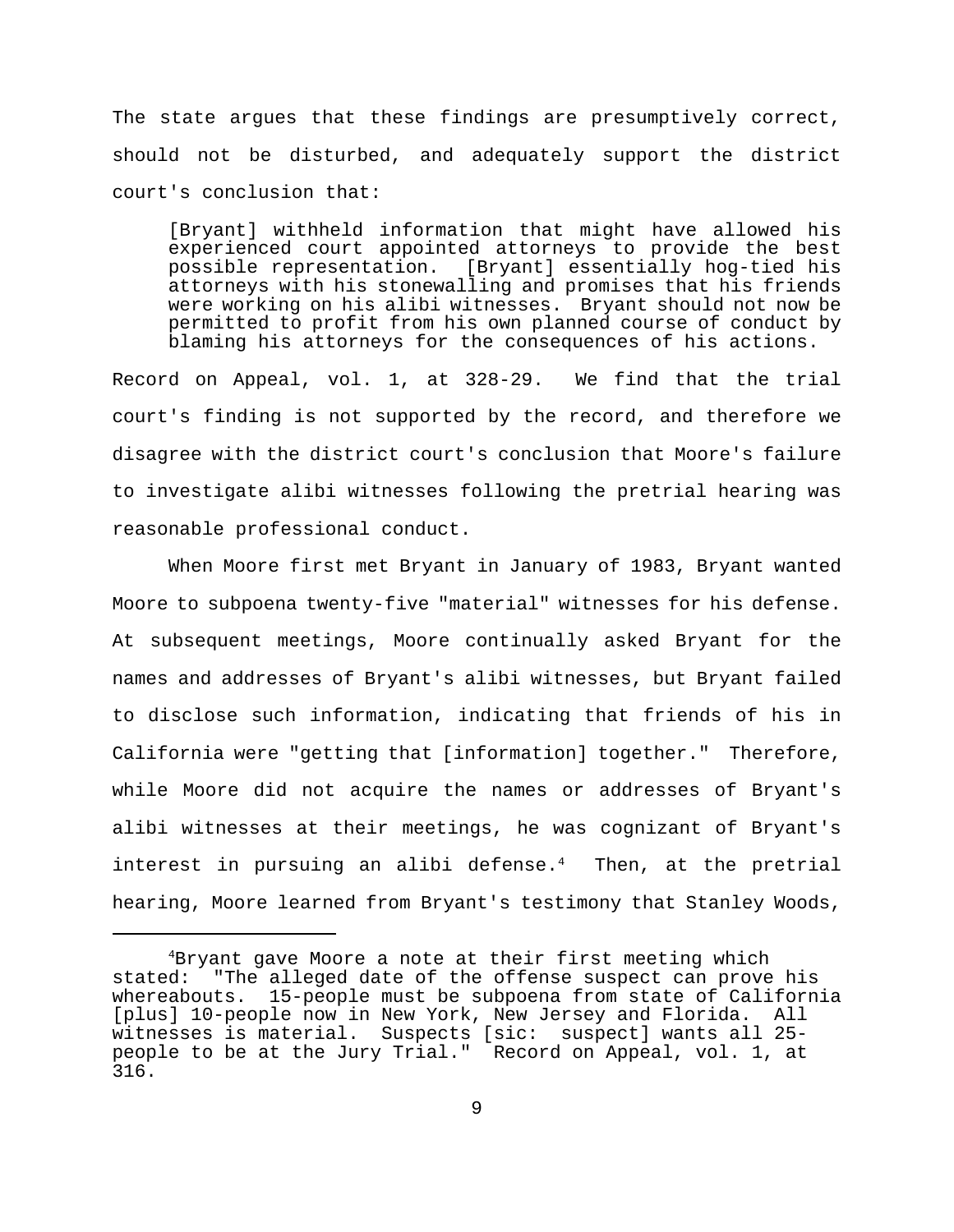and Harold and Teresa Wilson were potential alibi witnesses.<sup>5</sup> Also during the pretrial hearing, Moore had the opportunity to review the notes of Sergeant Metzger of the Oakland Police Department, who

Stanley Woods, Bryant's employer in California, told an investigator of the Alameda County Public Defender's Office on July 29, 1982, that Bryant was working for him at the time of the armed robbery. On July 15, 1982, Harold Wilson told the Alameda County Public Defender's Office that Bryant came to his home in California on the date of the robbery, where Wilson paid Bryant \$100 towards the purchase price of a car engine. Maria Nava testified that she interviewed Teresa Wilson shortly before April 8, 1992, and Mrs. Wilson stated that Bryant sold her husband a car engine on "May 12th or May 14th [or] ... around those days."

As the district court noted, "unlike most claims of uncalled witnesses, the record in this proceeding is saturated with the unexpected testimony of Petitioner's "alibi' witnesses." Charles Marsaw, an eyewitness and codefendant in this case, stated in his affidavit of June 29, 1988, that Bryant was not the other perpetrator of the armed robbery. Linda Thompson provided an affidavit, dated June 1, 1991, that Bryant sold Mr. and Mrs. Wilson a car engine at her house in Oakland, California, on the date of the robbery. Irene Clayton, a resident of Oakland, signed an affidavit dated May 28, 1991, relating that Bryant called her on the date of the robbery to let her know that he would come by the following day to take her shopping. She further stated that Bryant did take her shopping on the day after the robbery. Margaret Pickett Sheppard told investigators from the Alameda County Public Defender's Office on July 29, 1982, that she saw Bryant in California on the day preceding the robbery.

<sup>5</sup>The magistrate judge and district court considered several evidentiary exhibits, including: (1) investigation notes from Sergeant Metzger of the Oakland Police Department, dated October 14, 1982; (2) investigation notes from the Alameda County Public Defender's Office, from before November 24, 1982; and (3) an affidavit from codefendant Marsaw, dated June 29, 1988. Bryant also obtained affidavits from potential alibi witnesses—Linda Thompson and Irene Clayton—and submitted them to the district court after the magistrate judge's recommendation for habeas relief. Maria Nava, an investigator for the Federal Public Defender's Office, testified at the federal evidentiary hearing that she spoke with Teresa Wilson about Bryant's whereabouts in California on the date of the robbery.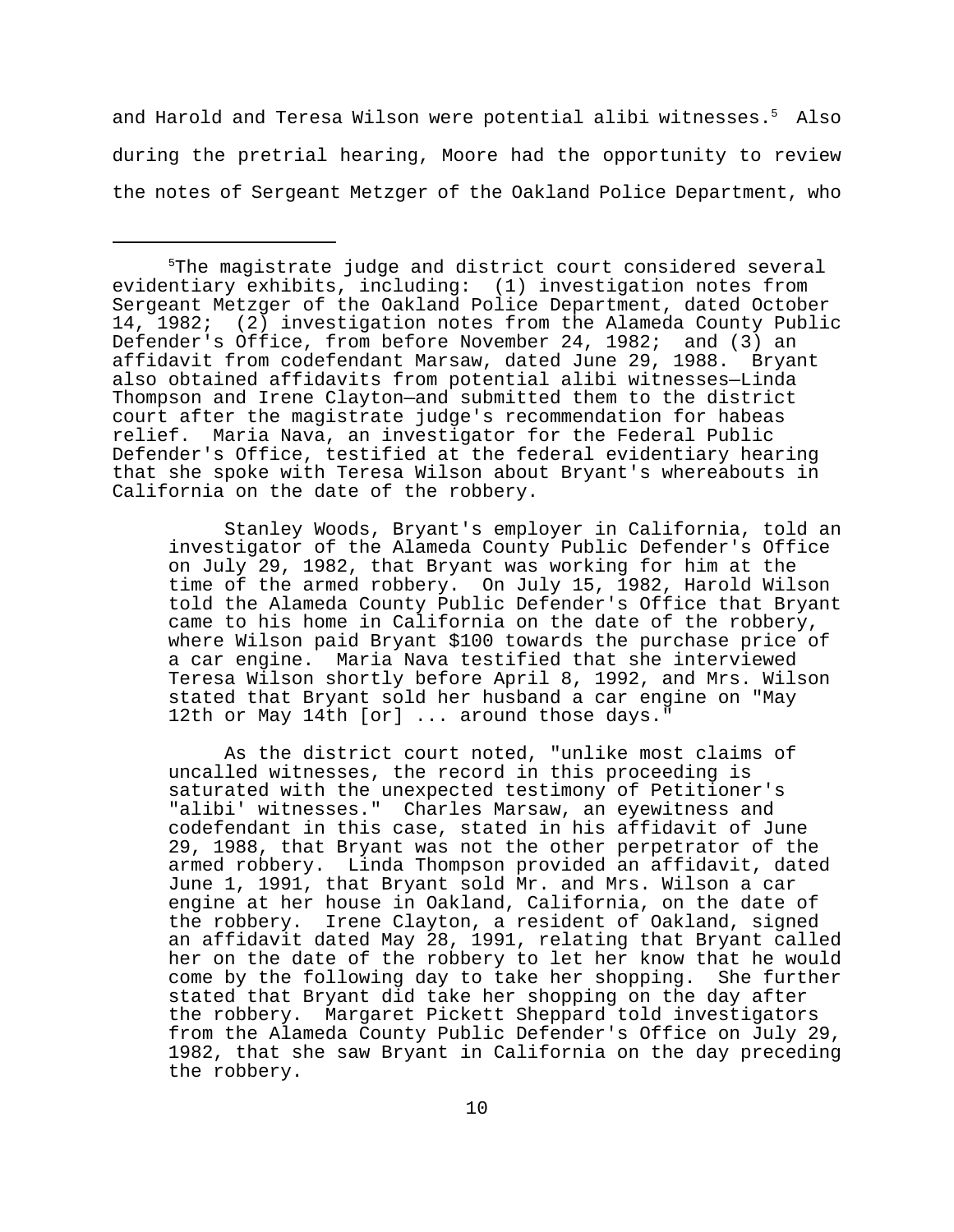had interviewed Stanley Woods concerning Bryant's whereabouts in California.<sup>6</sup> Sergeant Metzger's notes contained Woods' name, address, and telephone number and indicate that Bryant "worked for [Woods] during the month of May—beg[inning the] 13-14" and continuing through the end of the month. Record on Appeal, vol. 1, at 115-18. Although Moore testified that Bryant never let him review the notes introduced at the pretrial hearing, the record shows that these items were delivered to Moore in open court.<sup>7</sup>

<sup>7</sup>Certain papers and personal belongings were delivered to Bryant at the pretrial hearing. These items were taken from Bryant when he was placed in custody in Palo Pinto County, Texas. The record reflects that the investigation notes of Sergeant Metzger were contained in the materials delivered to Bryant and Moore in open court. The record reads:

> MR. MOORE: Your Honor, we would like to request the Defendant be allowed to keep this particular group of papers that he's been looking over here between now and the time this trial is determined.

THE COURT: Do you find the papers you were testifying about?

THE DEFENDANT: I found one of them which is important to me.

THE COURT: What was that?

THE DEFENDANT: One of the affidavits—Well, it's not really an affidavit, it's for [sic: from] the homicide detective in California [that] interrogated my employer.

\* \* \* \* \* \*

THE COURT: All right. Then this envelope there sitting in front of the Defendant that he's been

 $6$ Shortly after the robbery in Texas, Bryant became a suspect in a homicide in California. Sergeant Metzger interviewed Stanley Woods about Bryant's potential involvement in the homicide. Bryant was never charged with homicide in California.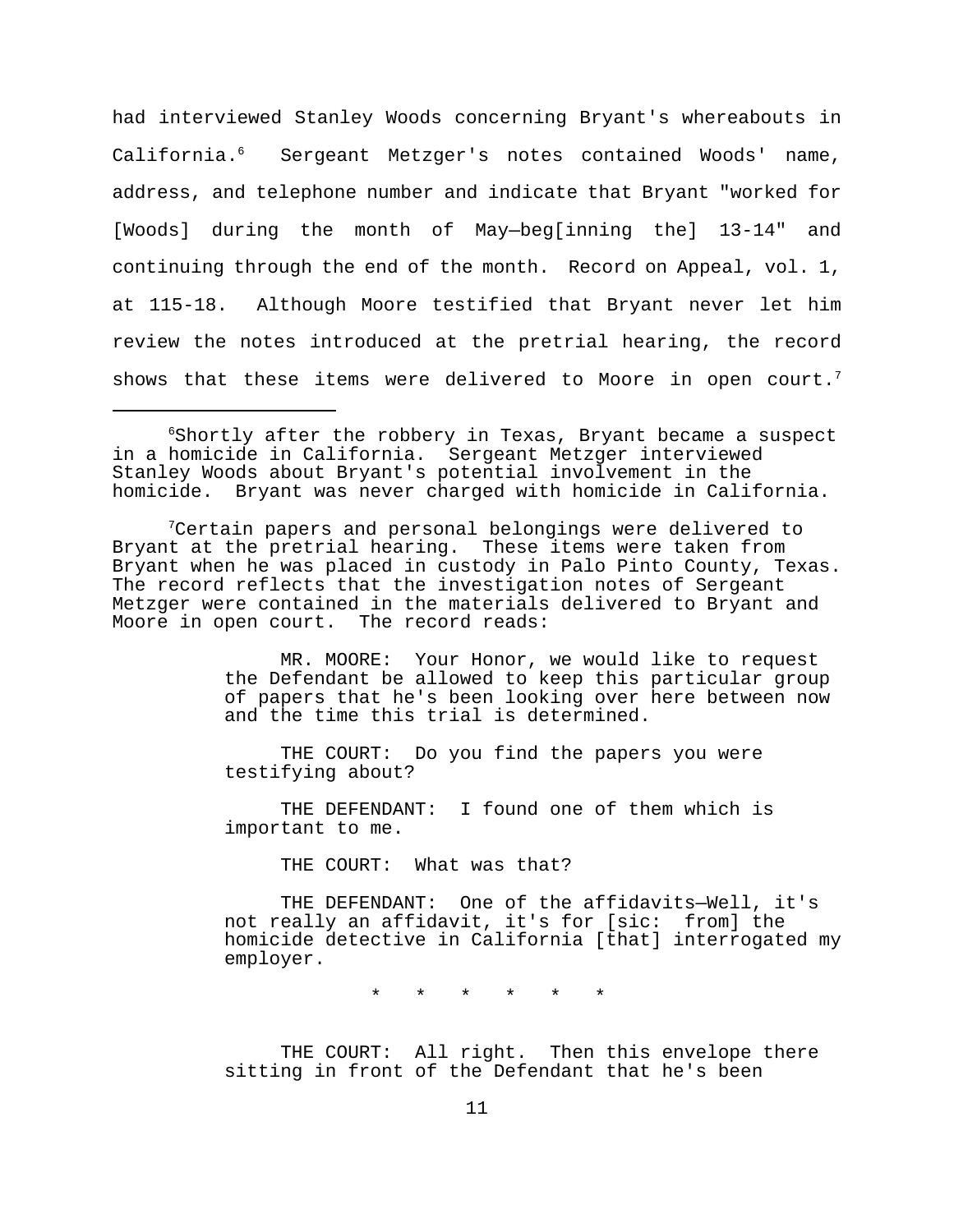Thus, between Bryant's testimony and the police investigation notes, Moore had enough information, on March 18, 1983, to try to contact Mr. Woods and the Wilsons about Bryant's alibi defense.

Under § 2254(d)(8), we are not bound by a trial court's subsidiary findings when they are not fairly supported by the record. The trial court's findings—that Moore did not know the names, addresses, or phone numbers of alibi witnesses before trial, nor had the opportunity to interview such witnesses—is not fairly supported by the record, because Moore learned of Stanley Woods and Mr. and Mrs. Wilson at the pretrial hearing on Friday, March 18, 1983, almost seventy-two hours before trial. Thus, the record shows that Moore had information on potential alibi witnesses before trial, and had the opportunity to try to interview such witnesses.

Bryant testified at the pretrial hearing that he wanted to subpoena out-of-state witnesses because he understood the trial court to have determined "that affidavits wouldn't be any good here in this court, so [subpoenaing witnesses is] my only defense." State Record, vol. 2, at 26. During a recess in the pretrial hearing, Moore discussed the procedure for subpoenaing out-of-state witnesses with Judge Fitts.8 Despite Bryant's clear reliance on an

State Record, vol. 2, at 23.

looking through and all of the contents thereof, let the record show that they have been delivered to Mr. Moore, one of the Defendant's attorneys.

<sup>8</sup>*See* TEX.CODE CRIM.PROC.ANN. art. 24.28 § 4 (Vernon 1989) (allowing Texas courts to subpoena material witnesses from another state).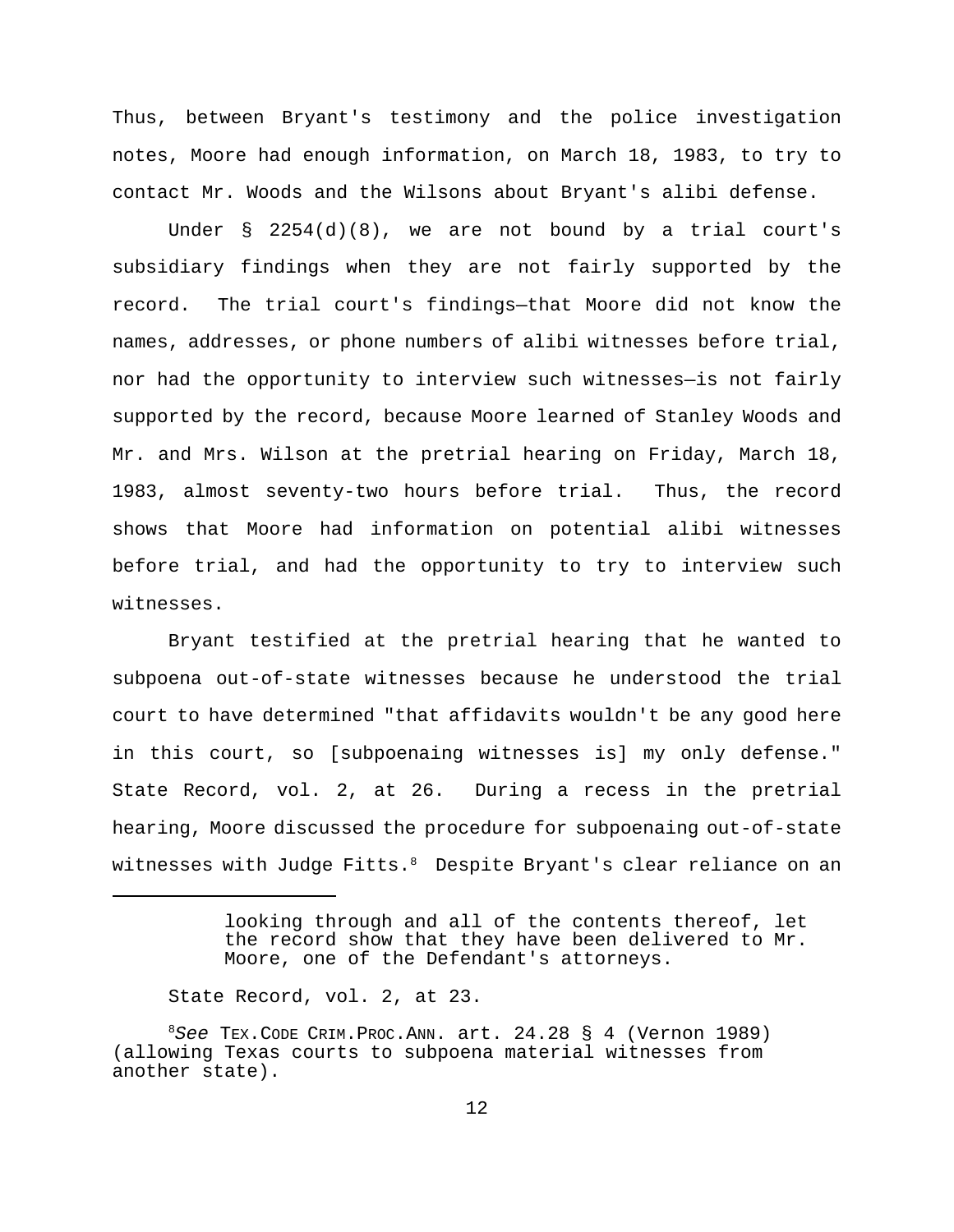alibi defense, Moore admitted that he did not try to contact potential alibi witnesses in California. Moore abdicated his responsibility of investigating potential alibi witnesses and failed to "attempt to investigate and to argue on the record for the admission of the alibi witnesses' testimony." *Grooms v. Solem,* 923 F.2d 88, 91 (8th Cir.1991). Moore's failure to investigate potential alibi witnesses was not a "strategic choice" that precludes claims of ineffective assistance. *See Nealy,* 764 F.2d at 1178 (according deference to counsel's strategic decisions). Moore stated that he "would have loved to have had the [alibi] evidence" and that "it would have been a different type of trial if we had some alibi witnesses." Record on Appeal, vol. 2, at 190, 206. Even if Moore had first learned of the alibi witnesses on the first day of trial, he "nevertheless should have contacted the witnesses and made his record to the trial court as to the significance of the alibi and the fact that it was newly discovered." *Grooms,* 923 F.2d at 91. Since Moore was aware of Bryant's interest in pursuing an alibi defense, and was given enough information to contact Woods in California, it was incumbent upon Moore to at least try to contact Woods in California. The record also reveals that Bryant was a friend of Harold Wilson for about two years before the robbery, and most probably knew the first names of "Mr. and Mrs. Wilson." Record on Appeal, vol. 1, at 102-03. Moore should have asked Bryant for the first names of Mr. and Mrs. Wilson, so that he could have tried to contact them in California. Additionally, Bryant is serving a sentence of life imprisonment for his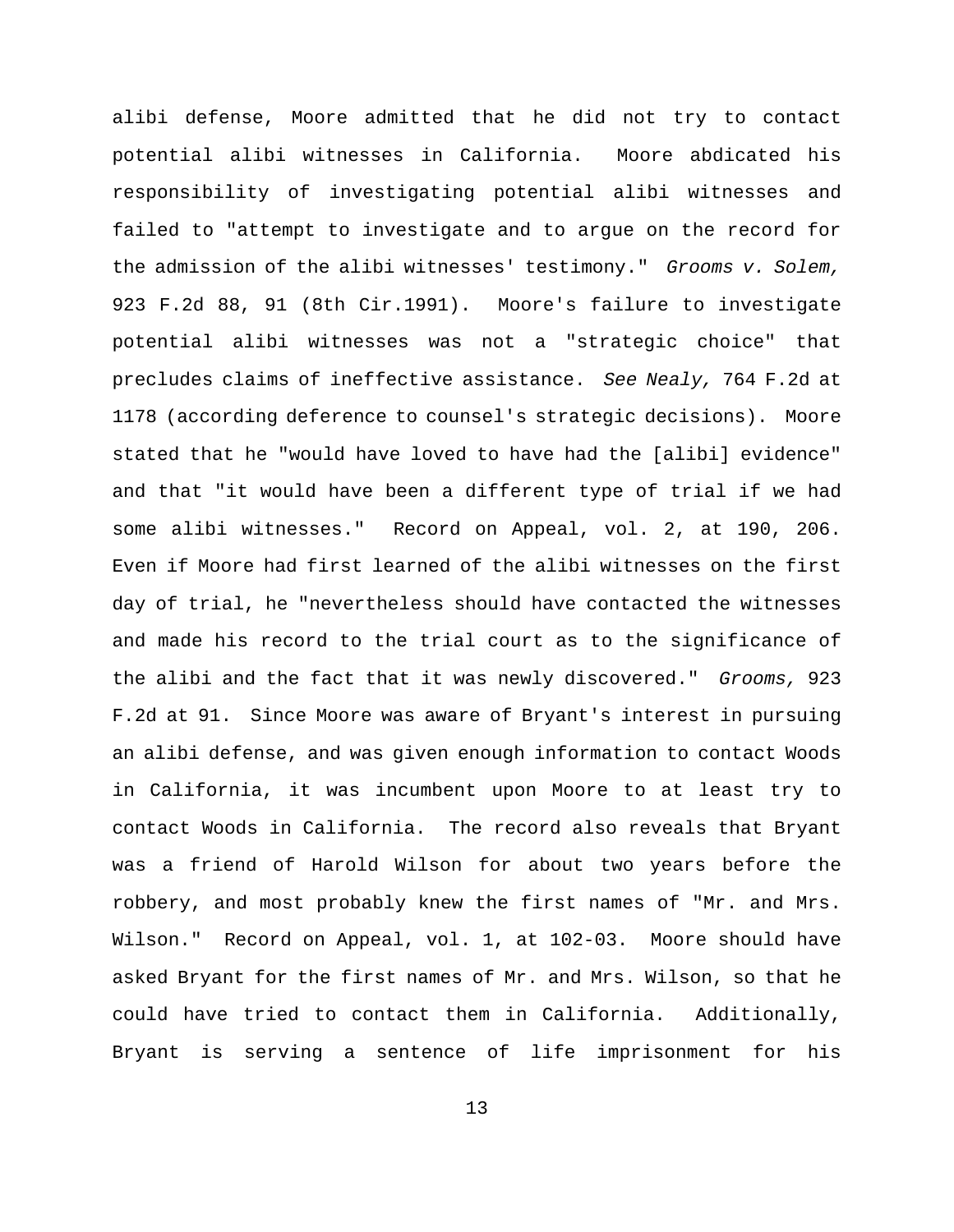participation in the robbery, and given the seriousness of the offense and the gravity of the punishment, counsel should have tried to investigate the potential alibi witnesses. *Cf. Loyd v. Whitley,* 977 F.2d 149, 157 (5th Cir.1992) (stating that "defense counsel's failure to pursue a crucial line of investigation in a capital murder case was not professionally reasonable"), *cert. denied,* --- U.S. ----, 113 S.Ct. 2343, 124 L.Ed.2d 253 (1993).

 Thus, we disagree with the district court's conclusion that Moore was "hog-tied" or "stonewalled" from making any investigation of alibi witnesses. Moore knew of three alibi witnesses before trial and should have made some effort to contact or interview these people in furtherance of Bryant's defense.<sup>9</sup> Moore's complete

<sup>9</sup>The district court relied on *Kramer v. Butler,* 845 F.2d 1291 (5th Cir.), *cert. denied,* 488 U.S. 865, 109 S.Ct. 168, 102 L.Ed.2d 138 (1988), to conclude that Bryant's failure to disclose the names of alibi witnesses before the pretrial hearing precludes a claim of ineffective assistance of counsel. In *Kramer,* the habeas petitioner alleged that counsel's failure to pursue "all possible leads in connection with a potential insanity defense—in particular, by not ensuring that [petitioner] was tested for temporal lobe epilepsy, a possible cause of "blackouts' or "temporary psychoses'—[demonstrated that his] attorneys failed to provide him with effective assistance." *Id.* at 1293. *Kramer* held that the conduct of the petitioner's attorneys was objectively reasonable. The district court concluded that *Kramer* is analogous to this case because both situations involve a habeas petitioner who did not disclose "necessary information" about a defense, sufficiently in advance of trial. Thus, the district court reasoned that "[h]ad Bryant been forthcoming earlier with any of the alleged exculpatory information he believes central to his defense, then Moore probably would have been compelled to go beyond his review of the District Attorney's file and a thorough reading of the indictment returned in Bryant's case. Under such circumstances Moore would have had an indication as to how to prepare the type of defense his client envisioned." The district court's reliance on *Kramer* is misplaced, because *Kramer* involved exculpatory evidence never discussed before trial, whereas Bryant named exculpatory witnesses at the pretrial hearing. Moore was on notice that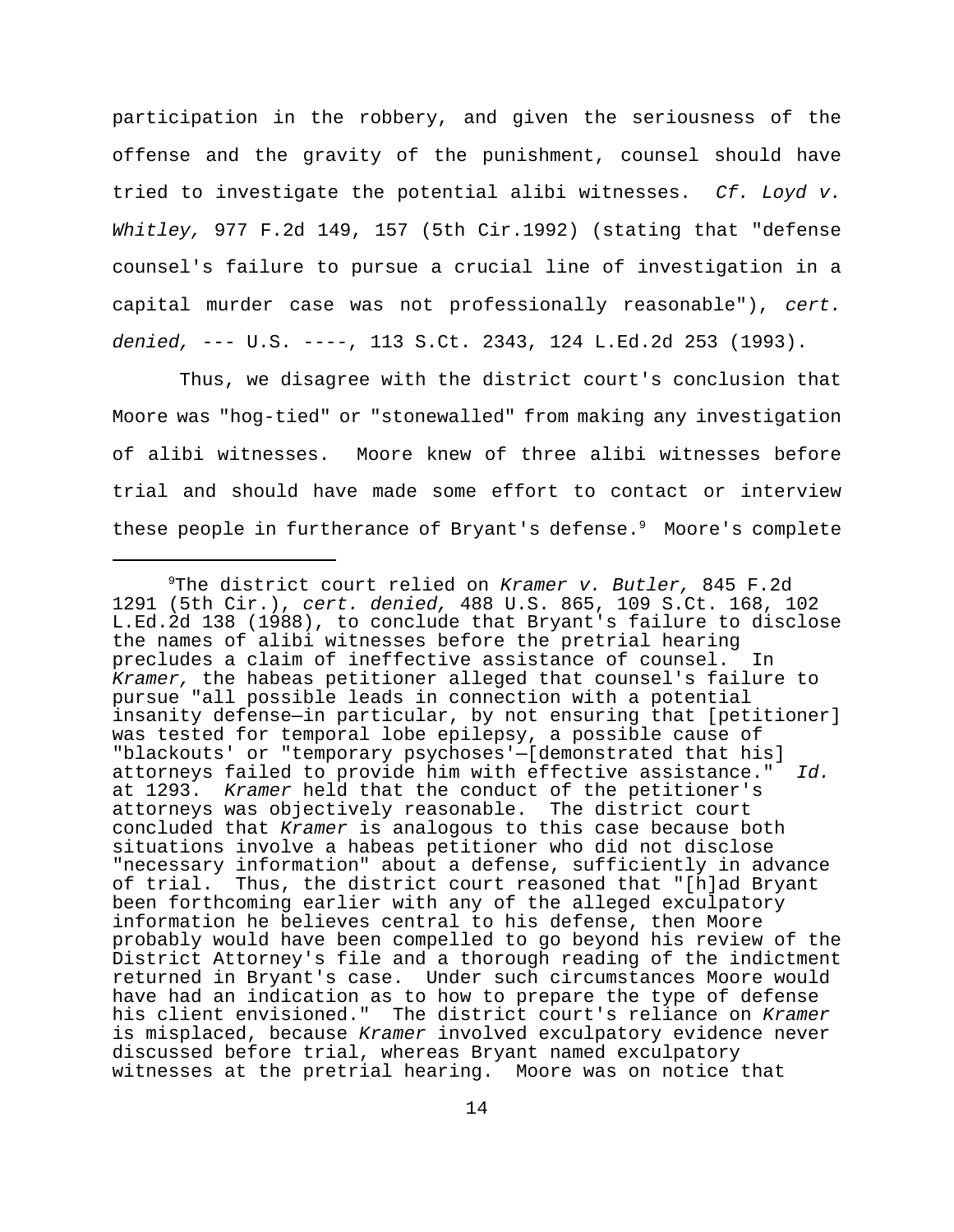failure to investigate alibi witnesses fell below the standard of a reasonably competent attorney practicing under prevailing professional norms.<sup>10</sup>

B

Furthermore we find that Moore's failure to interview eyewitnesses to the crime was constitutionally deficient representation. There were two eyewitnesses to the armed robbery of North American Phillips Federal Credit Union. One was Cindy Carpenter, the branch manager of the credit union, who identified Bryant as the individual who shot her in the commission of the robbery. The other was Ronnie Berkins, who walked into the credit union as Bryant was making his getaway. Moore did not interview either Carpenter or Berkins and restricted his pretrial investigation to discussions with Bryant, review of the indictment against Bryant, and examination of the prosecutor's file.

Moore should have interviewed the eyewitnesses. Because there was no physical evidence connecting Bryant with the crime, the

Bryant wanted to pursue an alibi defense and should have investigated alibi witnesses as soon as he learned of their identities.

 $10$ The state suggests that the relationship between Bryant and Moore was strained, with Bryant distrusting Moore and refusing to disclose information about alibi witnesses. *See Strickland,* 466 U.S. at 691, 104 S.Ct. at 2066 (noting that information supplied by client critically affects what investigation decisions are reasonable). However, a client's uncooperativeness does not diminish counsel's duty to investigate crucial witnesses, once the identity of those witnesses is made known to counsel. *See Bell v. Georgia,* 554 F.2d 1360, 1361 (5th Cir.1977) (concluding that attorney's performance was unreasonable where he knew of alibi witnesses and did not contact them because accused agreed to contact witnesses himself).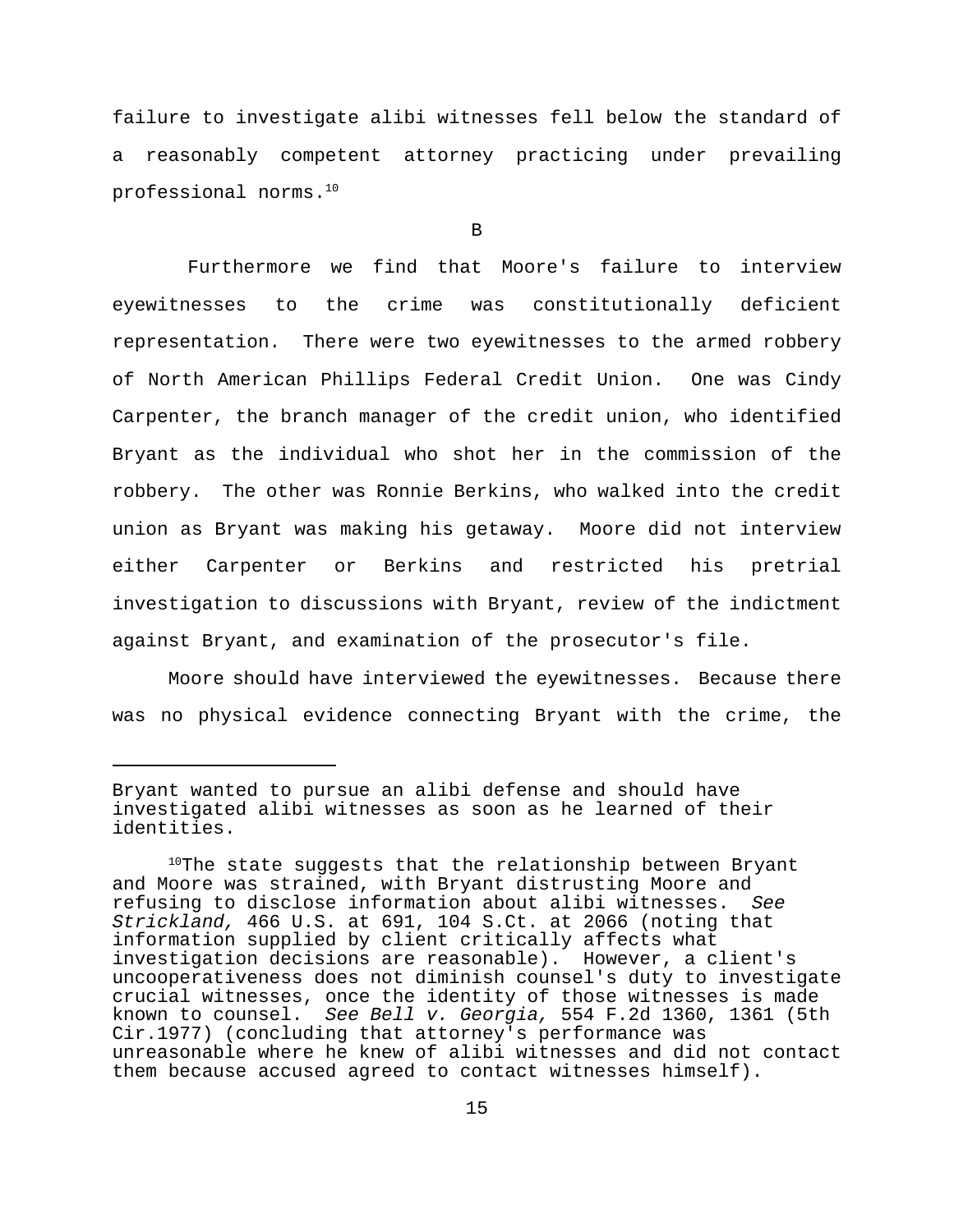eyewitness identification of Bryant at the crime scene was the cornerstone of the state's case in chief. Consequently, information relevant to Bryant's defense might have been obtained through better pretrial investigation of the eyewitnesses, and a reasonable lawyer would have made some effort to investigate the eyewitnesses' testimony. *See Kemp v. Leggett,* 635 F.2d 453, 454 (5th Cir.1981) (granting habeas relief where counsel failed to interview single eyewitness or character witnesses); *Gaines v. Hopper,* 575 F.2d 1147, 1149 (5th Cir.1978) (affirming habeas relief where, *inter alia,* counsel failed to interview eyewitnesses).

The state argues that Moore was not obligated to interview Carpenter or Berkins because their testimony was "vigorously attacked" on cross examination. This argument is unpersuasive. The fact that Moore's cross examination was effective does not necessarily indicate that a reasonable lawyer, viewing the trial *ex ante,* would have regarded an interview of the eyewitnesses as unnecessary. *See Strickland,* 466 U.S. at 689, 104 S.Ct. at 2065 (requiring courts to "reconstruct the circumstances of counsel's conduct from counsel's perspective at the time [of trial]," without the "distorting effects of hindsight"). Moreover, assuming that Moore's cross examination was effective, that is not to say it could not have been improved by prior investigation. Given the importance of eyewitness identification to Bryant's case, Moore did not perform as a reasonable attorney practicing under prevailing professional norms.

C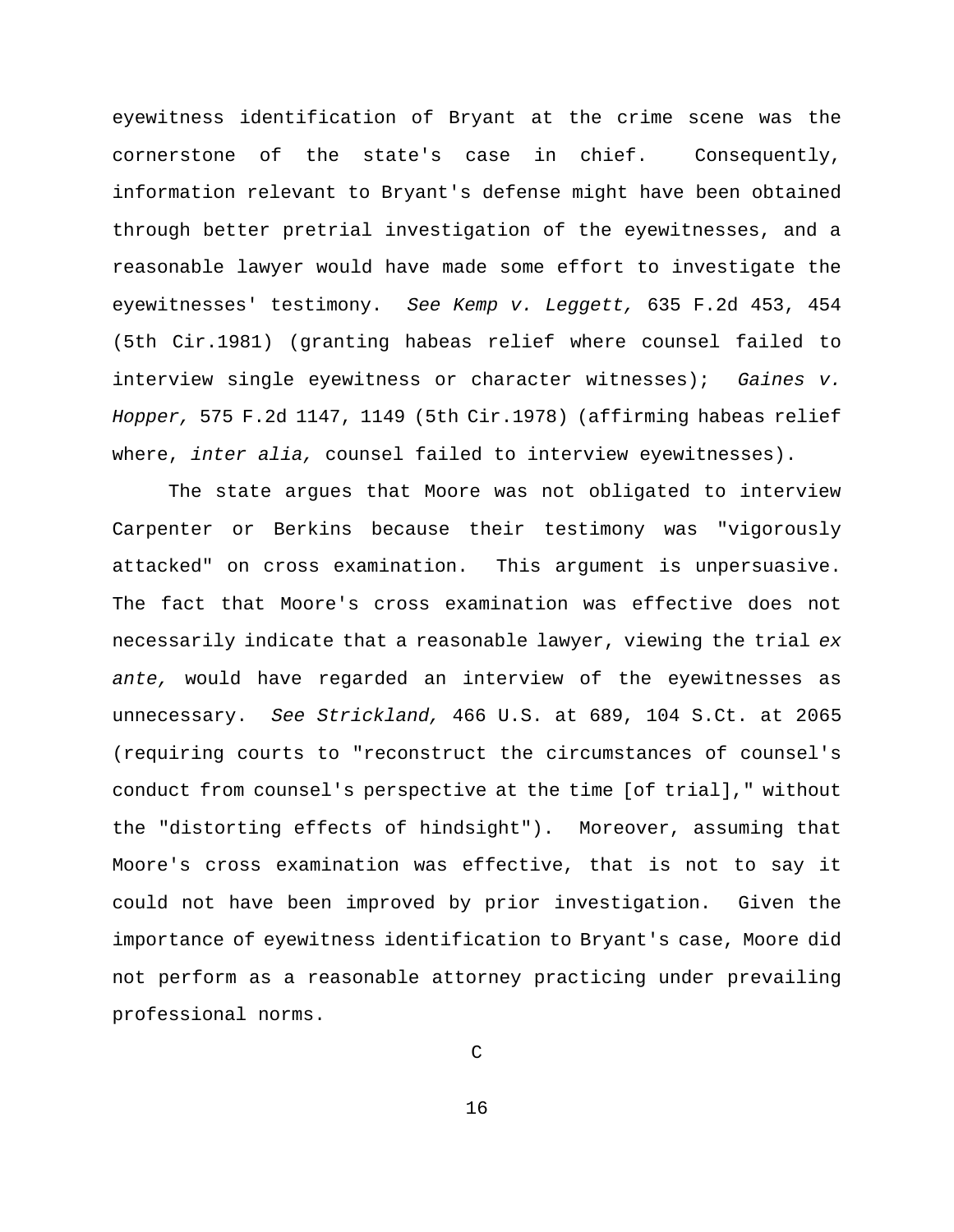Finally, Moore's failure to interview codefendant Marsaw is inconsistent with reasonable professional conduct. Marsaw is a codefendant and eyewitness who confessed to the robbery and maintains that Bryant is not the other perpetrator of the crime. $11$ Moore admits that, despite a request from Bryant, he made no attempt to locate or interview Marsaw. The state argues that Moore's failure to interview Marsaw was a "strategic decision well within the domain of competent trial counsel." Because Marsaw knew Bryant in California, had prior convictions, and had pled guilty to the robbery, the State argues that Marsaw's testimony would not have been credible or persuasive to the jury. *Cf. United States v. Vergara,* 714 F.2d 21, 23 (5th Cir.1983) (noting that it is not uncommon for person who has been convicted of crime to take full responsibility and exculpate codefendant). We disagree. Although factors tending to diminish Marsaw's credibility might support a strategic decision not to call Marsaw at trial, those considerations do not suggest that Moore's total failure to investigate Marsaw's testimony was a strategic decision. Without speaking to Marsaw, Moore was ill equipped to assess his

Record on Appeal, vol. 1, at 325.

<sup>11</sup>Marsaw's affidavit states that:

The other participant [in the robbery] was a male. The other participant in the robbery was not Roy Lee Bryant, A. Sabr Muhammad. At the time of this robbery he was in California. I know this personally because of a phone call I had personally placed to California, prior to this robbery here in the state of Texas. I have told several law enforcement officers that Roy Lee Bryant did not commit this robbery with me....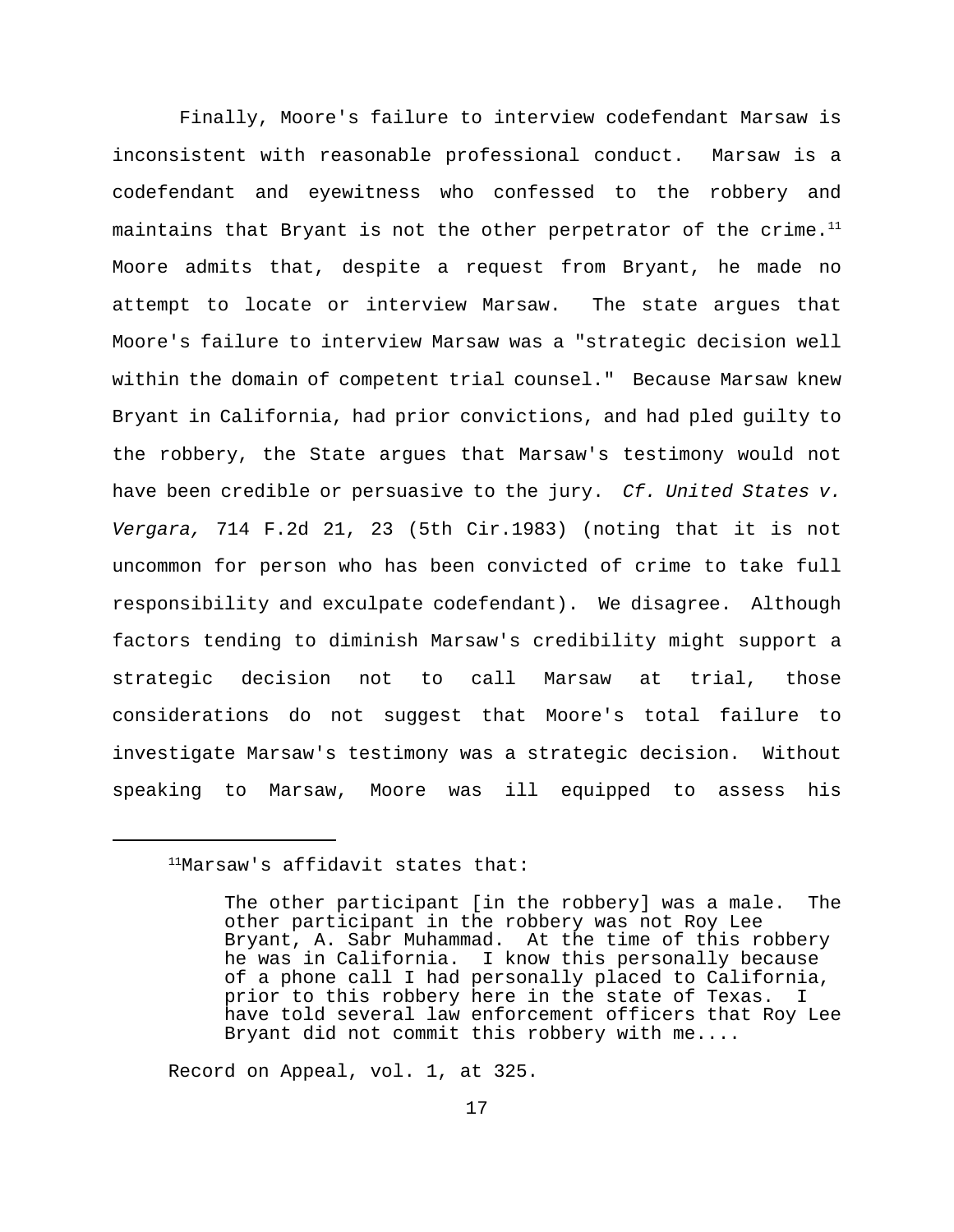credibility or persuasiveness as a witness, despite the objective factors tending to impugn Marsaw's credibility.<sup>12</sup> Accordingly, Moore's performance was inadequate and does not pass the performance prong of the *Strickland* test. *See Henderson v. Sargent,* 926 F.2d 706, 711 (8th Cir.1991) (stating that "[c]ounsel has "a duty ... to investigate all witnesses who allegedly possessed knowledge concerning [the defendant's] guilt or innocence.' ") (quoting *Lawrence v. Armontrout,* 900 F.2d 127, 130 (8th Cir.1990), *modified on other grounds,* 939 F.2d 586 (8th Cir.), *cert. denied,* --- U.S. ----, 112 S.Ct. 915, 116 L.Ed.2d 815 (1992)).

In summary, we hold that counsel's failure to investigate alibi witnesses and interview eyewitnesses is unprofessional conduct falling below the standard of a reasonably competent attorney practicing under prevailing professional norms. Moore's representation, therefore, fails the performance prong of the *Strickland* test,<sup>13</sup> and we remand for a determination of whether

<sup>12</sup>Moore admitted that all he knew about Marsaw's prior convictions was relayed to him by Bryant. Moore made no independent investigation of Marsaw's criminal record, the circumstances surrounding his convictions, or his location.

<sup>13</sup>We do not hold that the performance prong of *Strickland* always requires interview of every claimed eyewitness, alibi witness, and/or assertedly exculpating criminal co-participant. These matters ultimately depend on the overall context of the case. In this connection, we recognize that counsel does not have unlimited time and that counsel's judgment in the effective use of time is generally entitled to deference. Moreover, for example, the need to interview an eyewitness may in part depend on, among other things, the theory of defense; similarly, results of interviewing certain witnesses or other investigation may indicate that further pursuit of additional asserted witnesses will likely be a waste of time. Here, however, defense